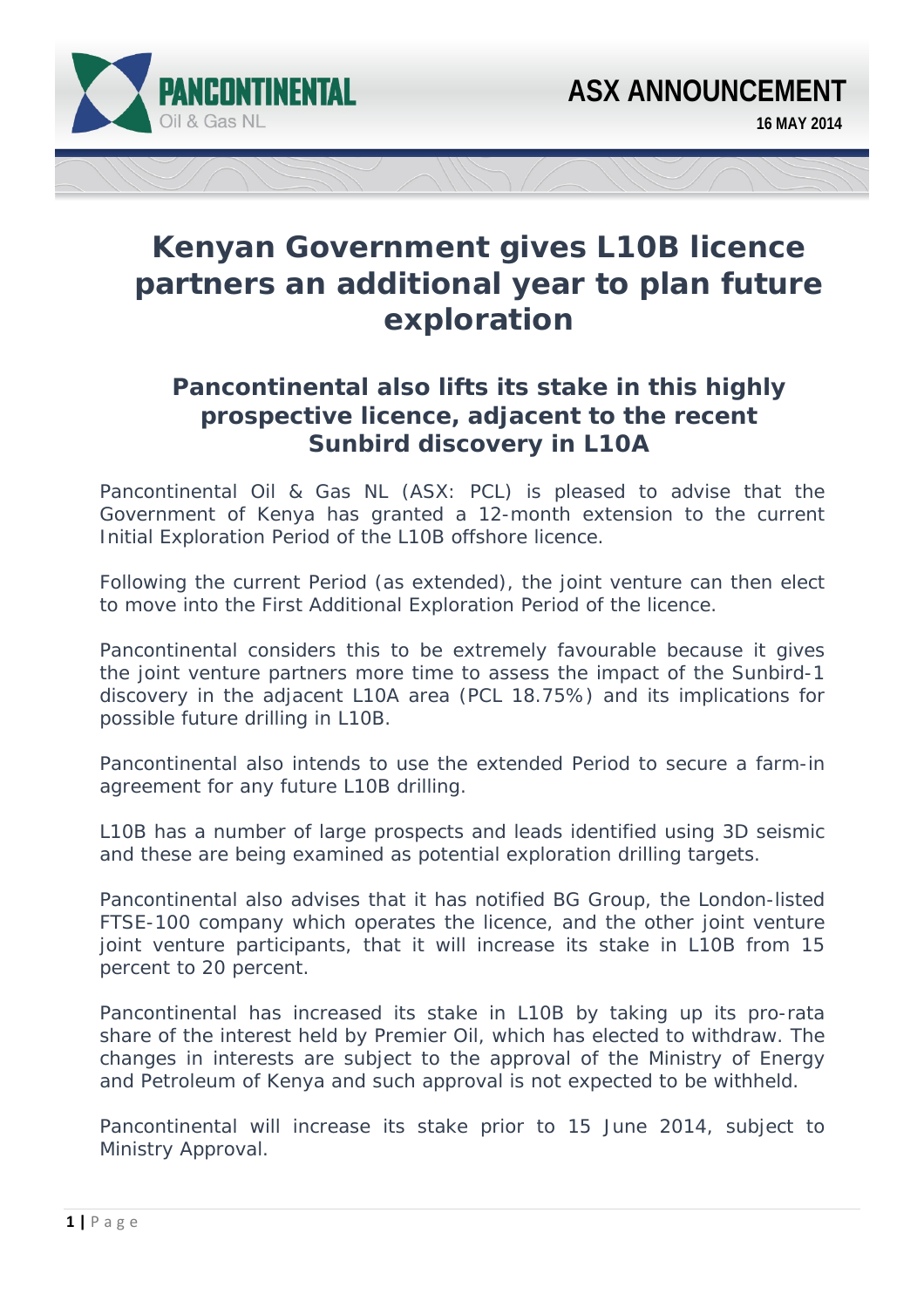Pancontinental believes that the significant prospectivity of L10B and the opportunity to increase its interest with other partners in L10B at no cost, as well as the prospectivity of adjacent area L10A, means it is well-placed to farm-out a portion of its interest in both licences on attractive terms and in a suitable time-frame under the 12-month extension.

## **L10A Sunbird -1**

Pancontinental advises that the analysis of the Sunbird-1 discovery results in area L10A (PCL 18.75%) is ongoing. L10A is located immediately to the north of L10B.

Following Pancontinental's ASX release on 14 April 2014 titled "Sunbird-1 intersects hydrocarbon zone offshore Kenya", Pancontinental notes that L10A operator, BG Group, has announced that oil, as well as gas, has been discovered in Sunbird-1.

The characteristics of the oil and gas discovery continue to be analysed and will be announced when a complete and integrated analysis has been made available to the joint venture by the operator.

Yours sincerely for and on behalf of **Pancontinental Oil & Gas NL** 

Or Restimath

**Barry Rushworth, CEO and Director** 

*The summary report on the oil and gas projects is based on information compiled by Mr R B Rushworth, BSc, MAAPG, MPESGB, MPESA, Chief Executive Officer of Pancontinental Oil &*  Gas NL. Mr Rushworth has the relevant degree in geology and has been practising *petroleum geology for more than 30 years.* 

*Mr Rushworth is a Director of Pancontinental Oil & Gas NL and has consented in writing to the inclusion of the information stated in the form and context in which it appears.*